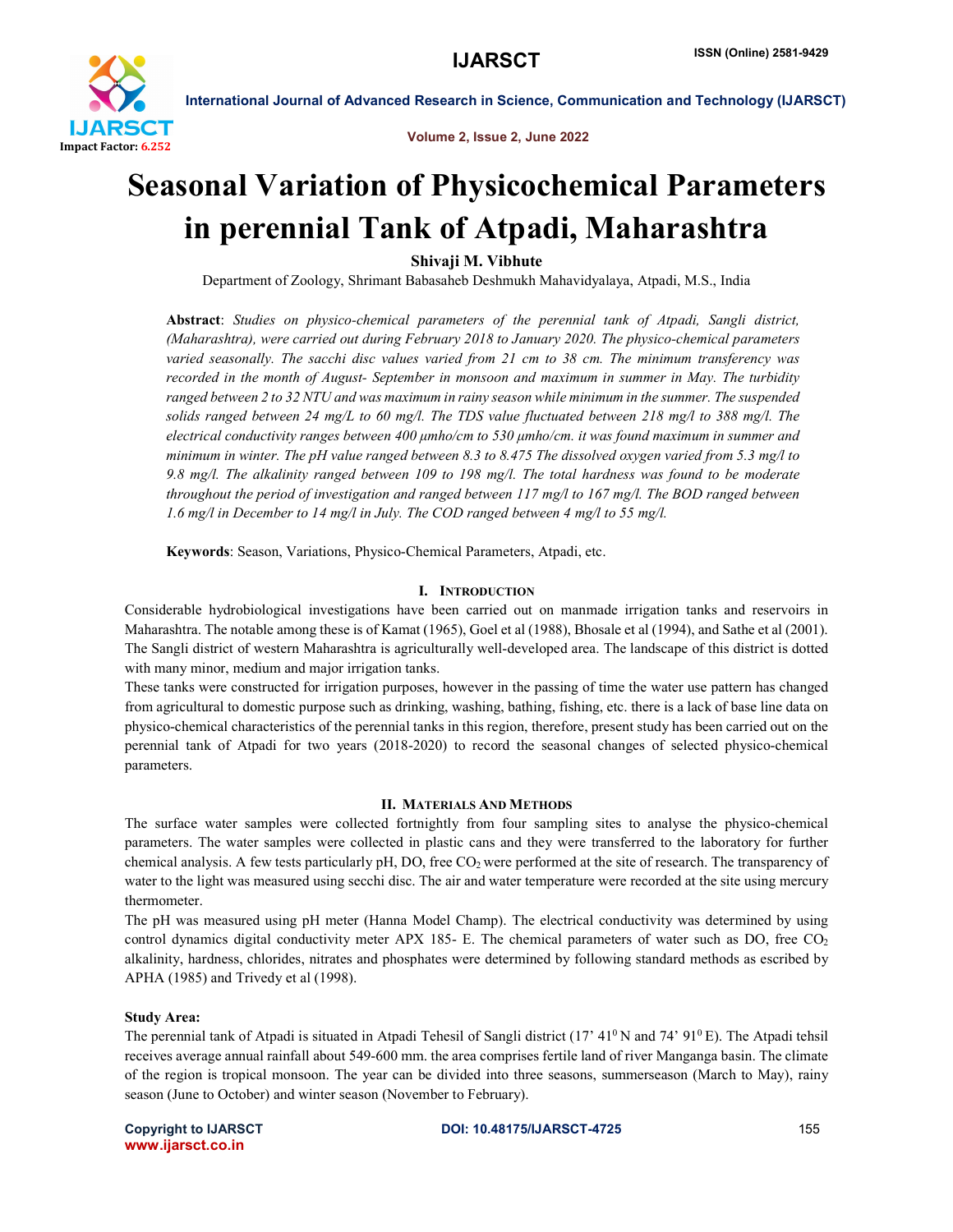

# Volume 2, Issue 2, June 2022

# III. RESULT AND DISCUSSION

# Temperature

During the year 2018-2019 the air temperature ranged from  $20^{\circ}$ C to  $38^{\circ}$ C and in 2019-2020 it ranged from 22.8<sup>o</sup>C to 39.3<sup>0</sup> C while surface water temperature ranged from 19.8<sup>0</sup> C to 30.2<sup>0</sup> C in 2018-2019 and 20<sup>0</sup> C to 30<sup>0</sup> C in 2019-2020. The minimum atmospheric temperature was recorded in the month of December at all sites and maximum in May, similarly the surface water temperature was recorded minimum in December and maximum in May.





# pH

The pH of water ranged in 8.2 to 8.6 in both years. The pH of the water body was less alkaline throughout both years. The pH was found to be minimum in summer and maximum in rainy season. The present pH range showed that the water of this lake was suitable for aquatic life, irrigation and domestic use.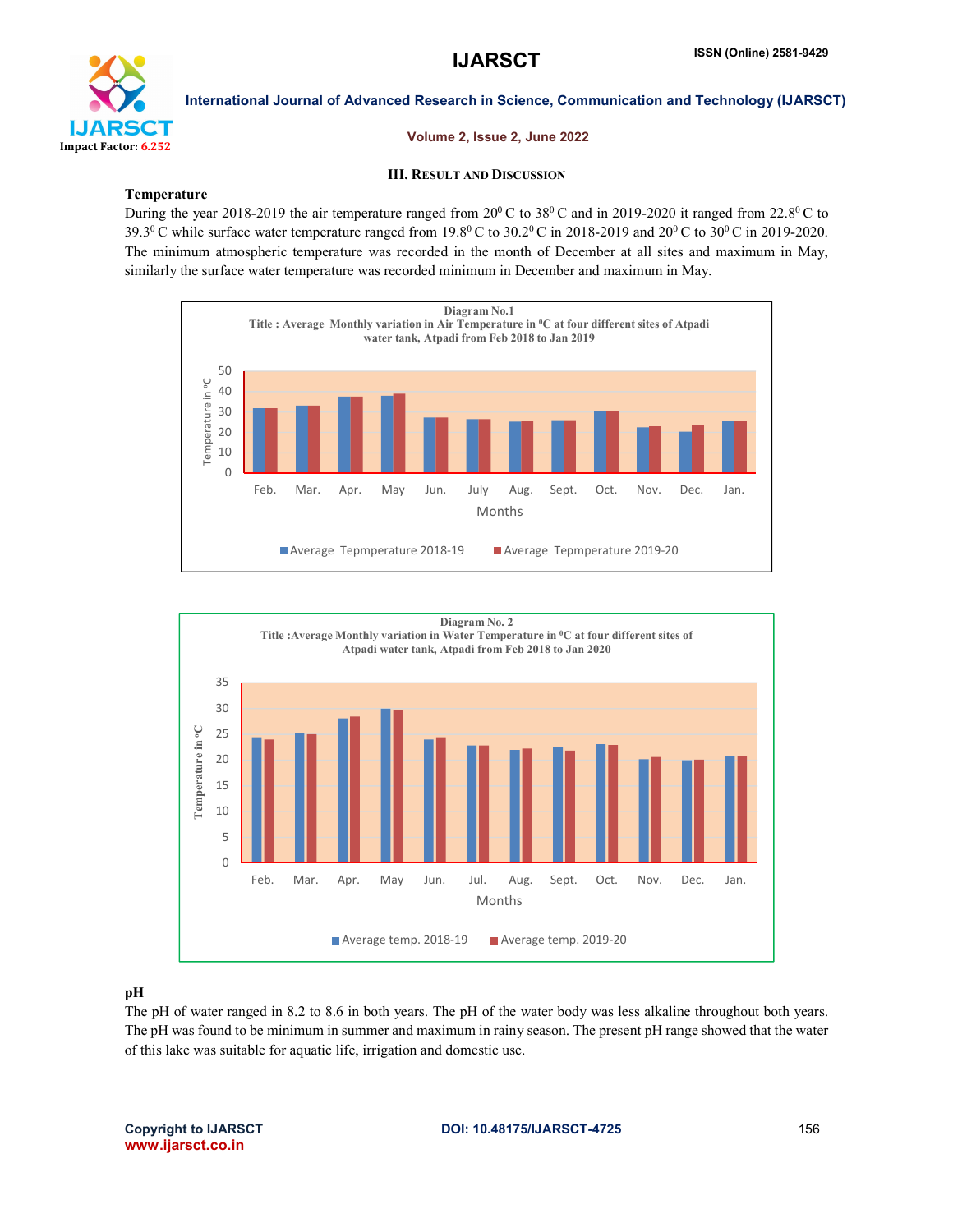

#### Volume 2, Issue 2, June 2022



#### The Transparency

The transparency values were low indicating high tropic status of the lake. The present transparency values were declining in the rainy season due to sewage contamination from rain water from the surrounding area. Turbidity values were high in monsoon due to the addition of silt load with the influx of monsoon run off and earthen bundh.



# Total Dissolved Solids

Total dissolved solid values were low in the summer season and high in winter and rainy season that may be due to the gradual disturbances in sedimentation of solids. Electric conductivity values were high in rainy; this may be due to contamination of water by sewage, domestic waste, and high built of salts.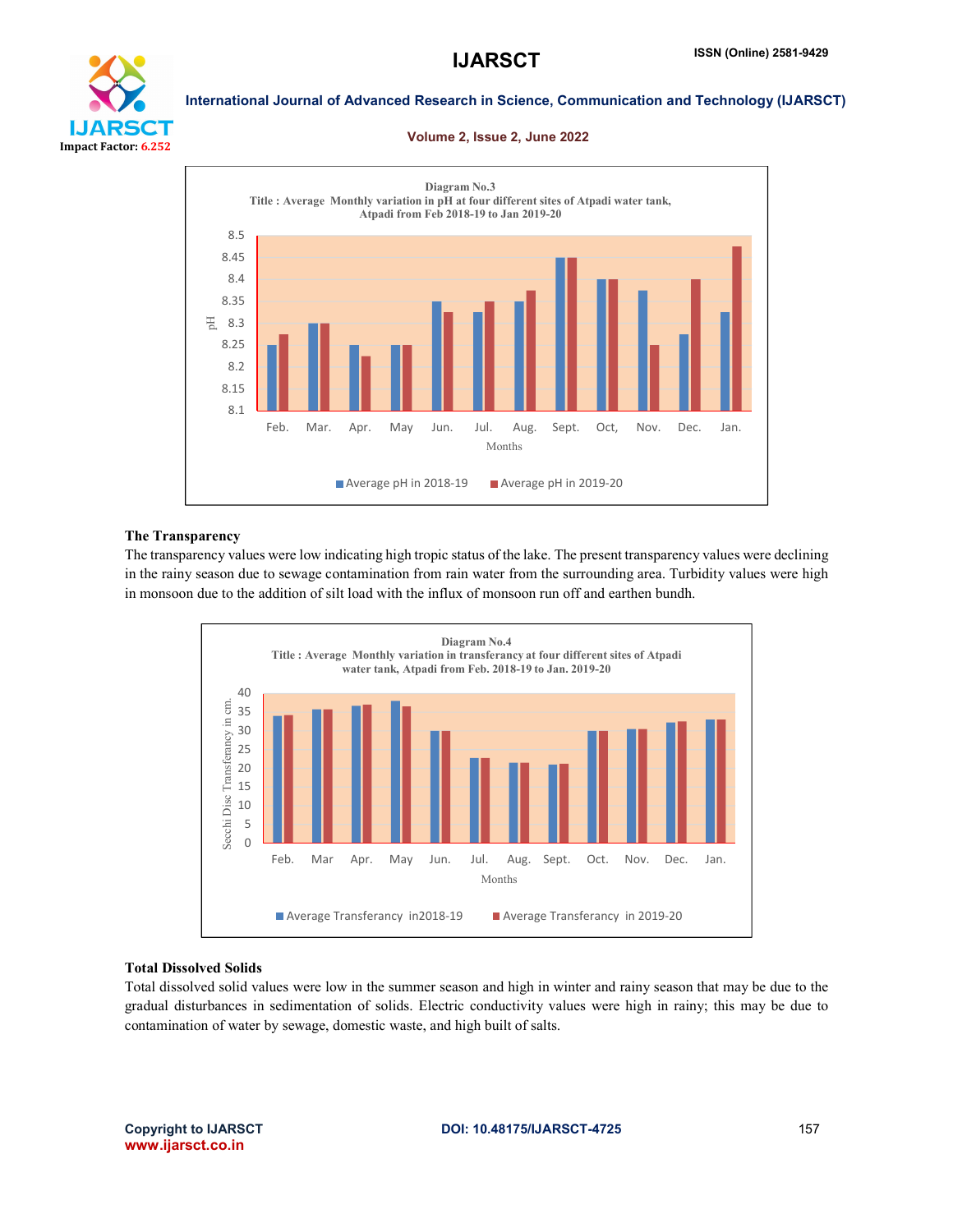

#### Volume 2, Issue 2, June 2022



# The DO

The DO was high in summer that would have created favorable conditions for the development of blue green algae. The low values of DO might be also because of its enhanced utilization by micro-organisms in the decomposition of organic matter. The dissolved oxygen and transparency can be used all over for continuous monitoring of freshwater lakes.



# Free CO<sub>2</sub>

Free  $CO<sub>2</sub>$  was not detected in the lake water throughout the period of investigation. The absence of the free  $CO<sub>2</sub>$  may be due to its complete utilization in photosynthetic activity.

# Total alkalinity

Total alkalinity values were higher in winter. The presence of total alkalinity indicates that the lake seems to be productive. Thus, present water of lake seems to be moderately polluted due to domestic sewage and agricultural run-off, which indirectly suggest the beginning of eutrophication.

www.ijarsct.co.in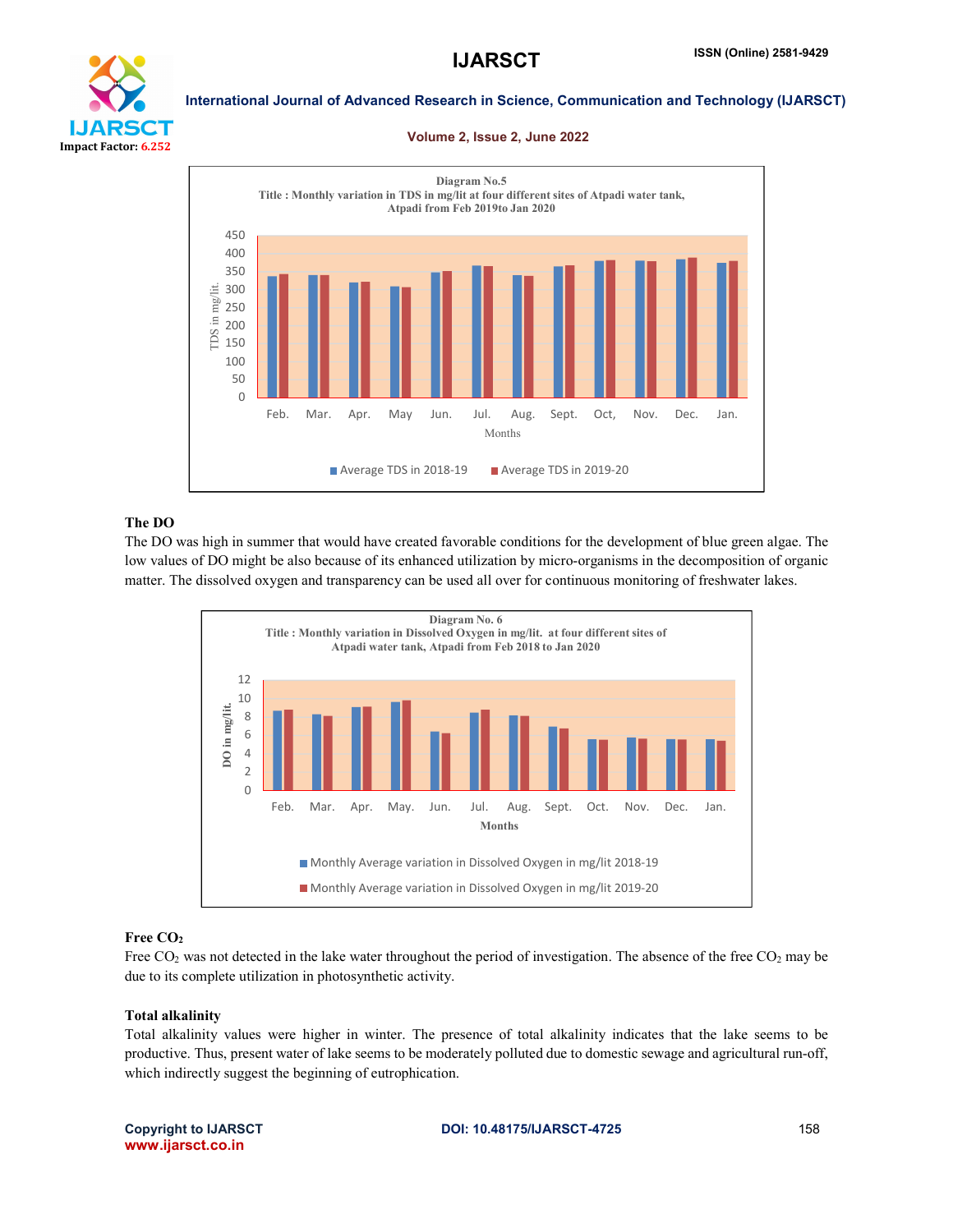

#### Volume 2, Issue 2, June 2022



# Chlorides

Maximum chlorides were in rainy season, which may be attributed to the addition of considerable amount of domestic sewage. Lower values of chlorides in summer may be due to their deposition in the soil and evaporative loss of water.



# Sulphates

Sulphates were ranging between 30 to 60 mg/l. An increase in sulphates was observed from January, February and March. The higher values of sulphates during summer can be attributed to the deposition in the soil of water.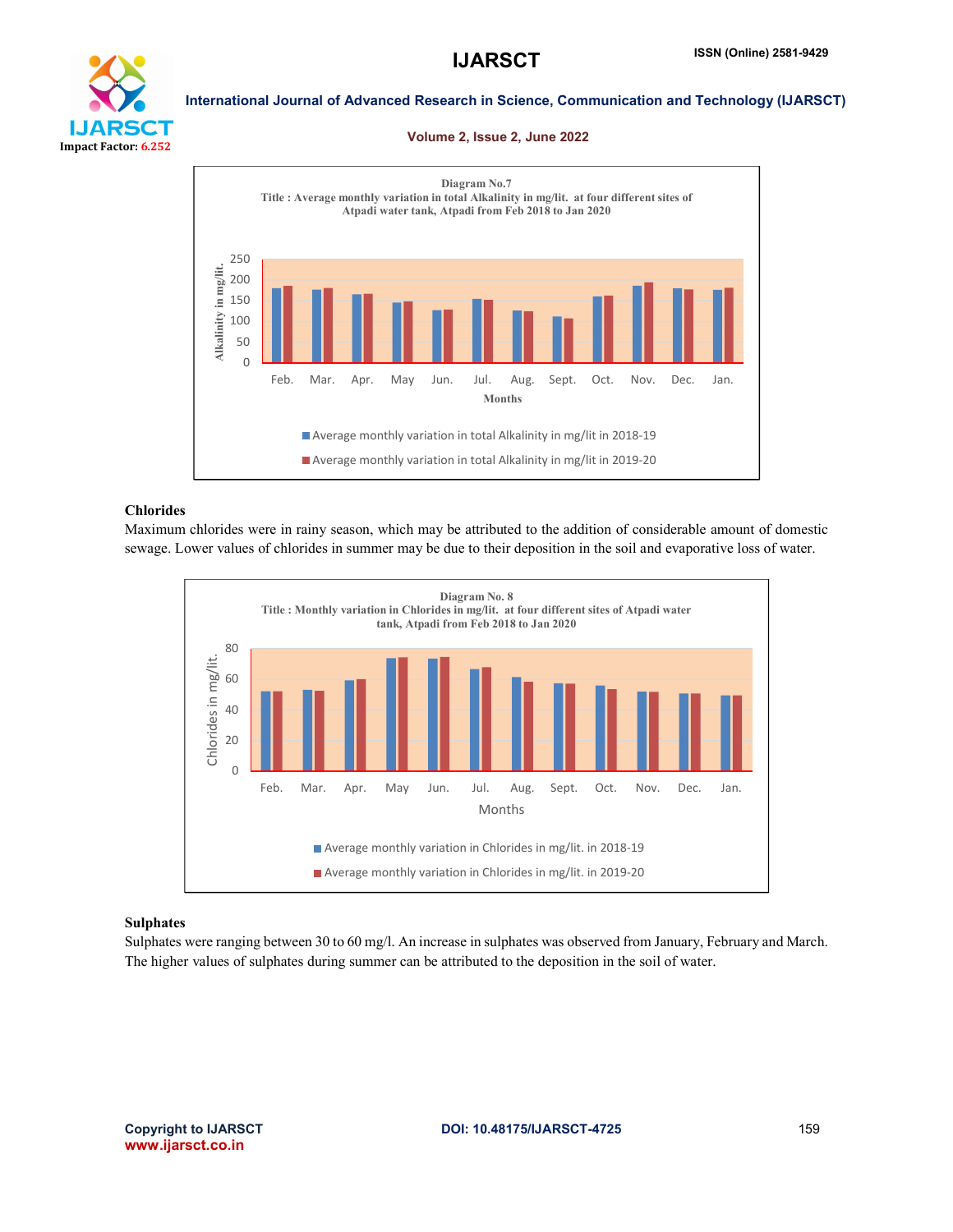

#### Volume 2, Issue 2, June 2022



# Total Hardness

Total hardness was ranged between 117 mg/l and 167 mg/l and it seemed that the water of the present wetland was suitable for the growth of organisms.



# BOD

BOD values of the lake were higher in winter season due to high rate of organic decomposition from agricultural runoff. The absence of BOD values in monsoon and less in winter may be due to decrease in the temperature of water, which in turn retards the microbial activity.